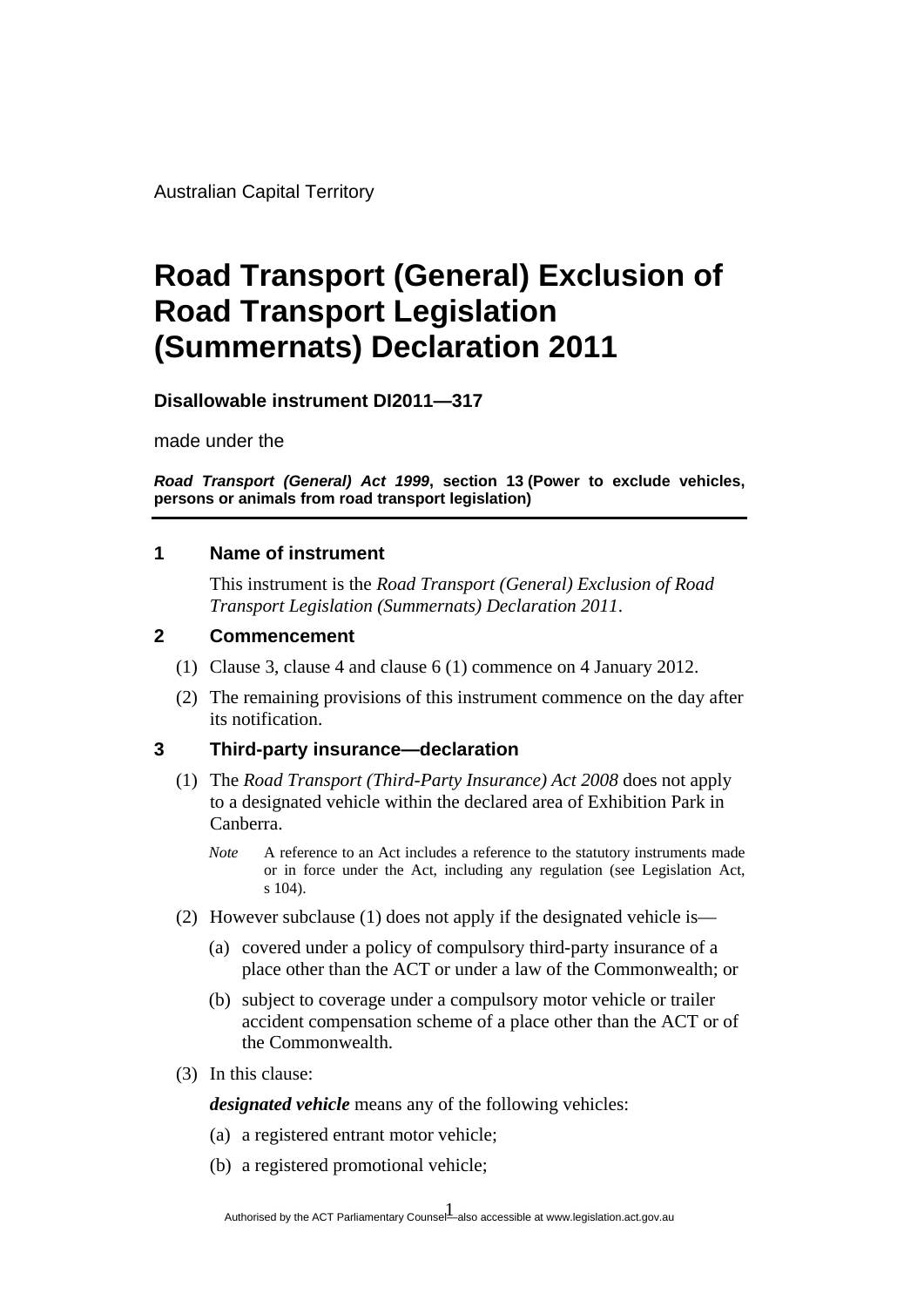- (c) an unidentified motor vehicle;
- (d) an uninsured motor vehicle.
- *Note* For the application of this clause to trailers, see the definitions of the relevant terms.

*registered* means registered under the *Road Transport (Vehicle Registration) Act 1999*.

*unidentified motor vehicle*—see the *Road Transport (Third-Party Insurance) Act 2008*, section 62.

*uninsured motor vehicle*—see the *Road Transport (Third-Party Insurance) Act 2008*, section 60.

# **4 Vehicle registration and standards—declaration**

- (1) The prescribed vehicle registration and standards provisions do not apply to a relevant vehicle within the declared area of Exhibition Park in Canberra.
- (2) In this clause:

#### *prescribed vehicle registration and standards provisions* means—

- (a) the following provisions of the *Road Transport (Vehicle Registration) Act 1999*:
	- (i) section 18 (Prohibition on using unregistered registrable vehicles or vehicles with suspended registration);
	- (ii) section 26 (Using certain defective vehicles); and
- (b) the following provisions of the *Road Transport (Vehicle Registration) Regulation 2000*:
	- (i) section 108 (Emission control systems to be fitted and properly maintained);
	- (ii) section 109 (Motor vehicles not complying with sch 1);
	- (iii) section 110 (Trailers not complying with sch 1);
	- (iv) section 111 (Combinations not complying with sch 1).

#### *relevant vehicle* means—

- (a) an entrant motor vehicle; or
- (b) a promotional vehicle.
- *Note* For the application of this clause to trailers, see the definitions of the relevant terms.

# **5 Definitions**

In this instrument:

*declared area*, of Exhibition Park in Canberra, means that part of Exhibition Park in Canberra enclosed by the fence outlined in Schedule 1.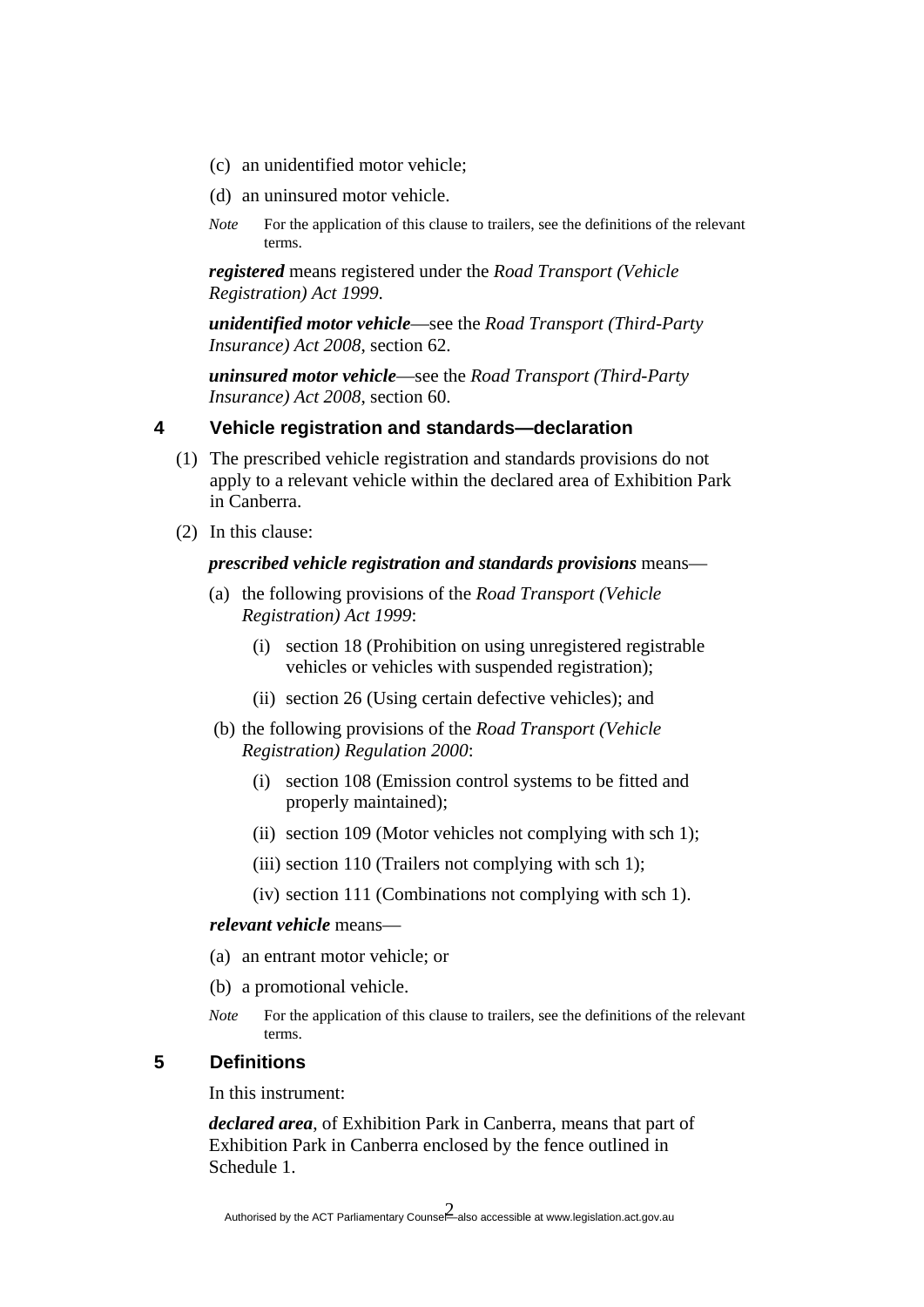*entrant motor vehicle* means a motor vehicle or trailer that is entered in the event.

*event* means the event known as *The Street Machine Summernats 25 Car Festival* held at Exhibition Park in Canberra on 4 January 2012 to 9 January 2012, and includes preparatory activities for the event occurring within Exhibition Park in Canberra on 4 and 5 January 2012.

*promotional vehicle* means a motor vehicle or trailer that is categorised by Summernats Pty Ltd, ACN 139 042 961, as a promotional vehicle for the event.

#### **6 Expiry**

- (1) Clause 3 and clause 4 expire at midday on 9 January 2012.
- (2) The remaining provisions of this instrument expire on 9 January 2012.

*Note* The instrument expires at midnight (see Legislation Act, s 85 (3)).

Simon Corbell Attorney General 13 December 2011